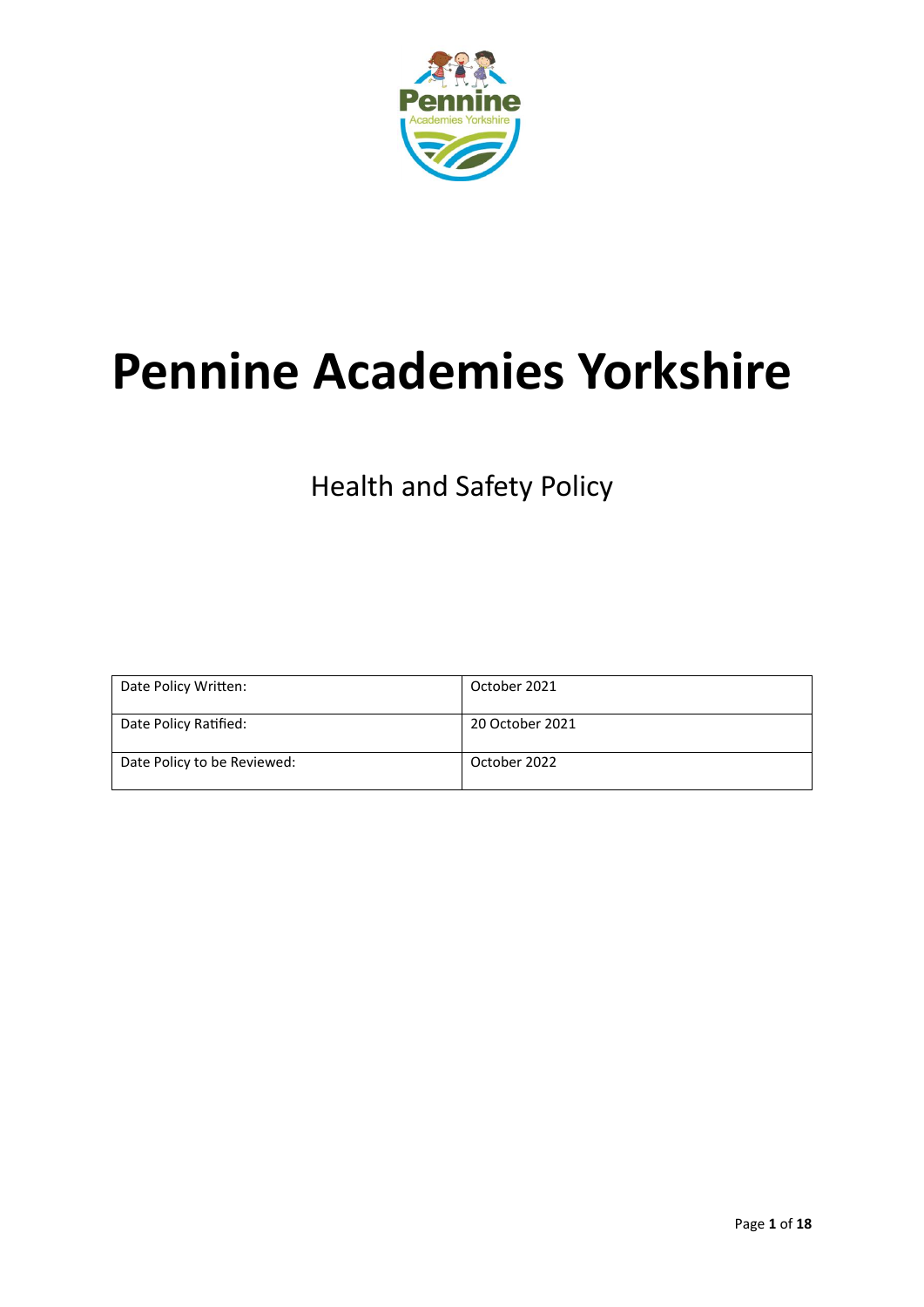<span id="page-1-0"></span>Signed by:

Signed by:<br>  $\sqrt{\frac{1}{2} \sqrt{2}}$  Chairs of Trustees Date: \_\_20<sup>th</sup> October 2021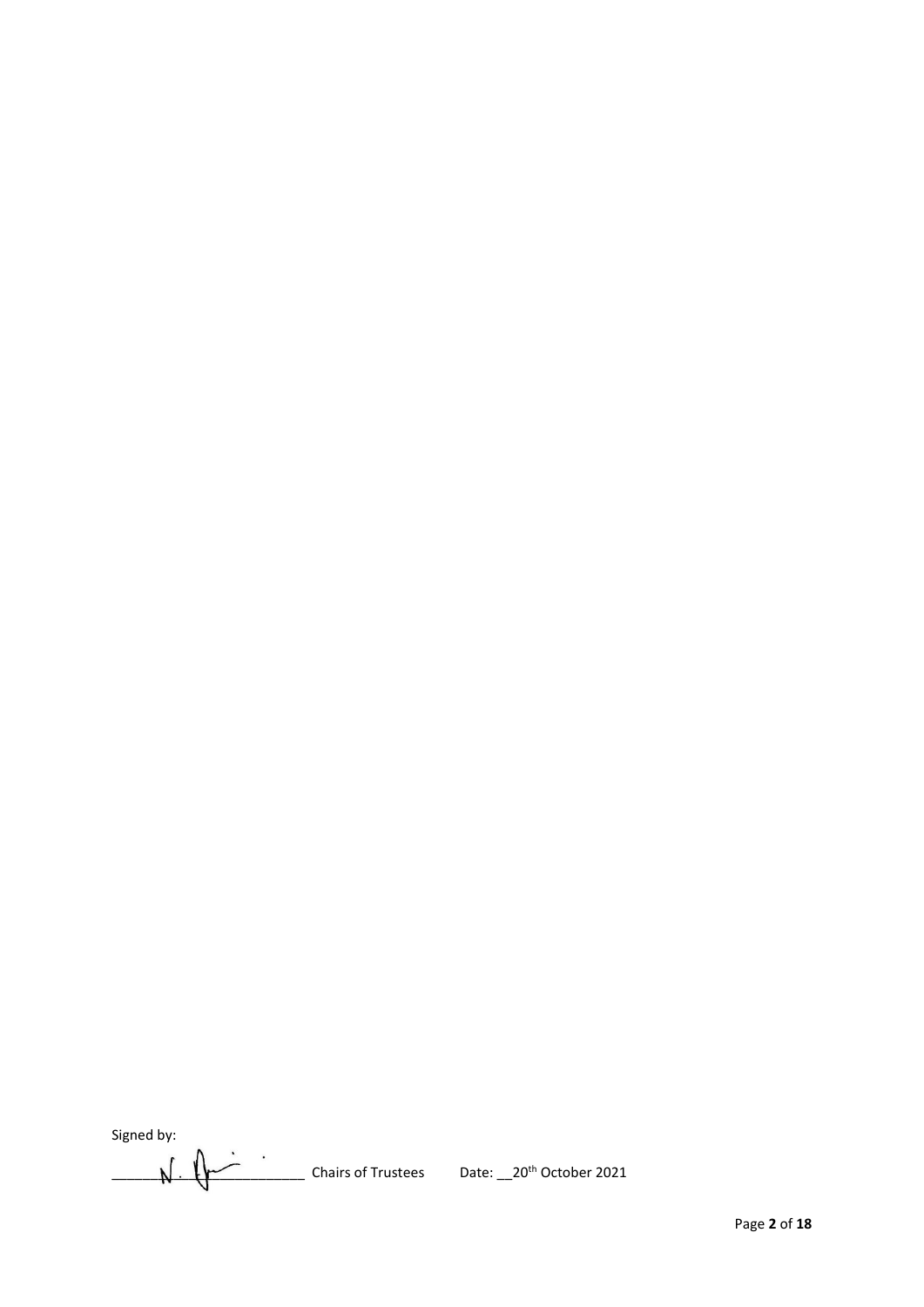# <span id="page-2-0"></span>**Contents:**

# [Statement of intent](#page-1-0)

- 1. [Legal framework](#page-4-0)
- 2. [Roles and responsibilities](#page-4-1)
- 3. [Training and first aid](#page-7-0)
- 4. [Contacting the emergency services](#page-7-1)
- 5. [Accident reporting and investigation](#page-7-2)
- 6. [Active monitoring system](#page-9-0)
- 7. [Risk assessment](#page-9-1)
- 8. [Slips and trips](#page-10-0)
- 9. [Fire safety](#page-10-1)
- 10. [Evacuation and bomb threat procedure](#page-10-2)
- 11. [Visitors and contractors](#page-10-3)
- 12. [Construction and maintenance](#page-11-0)
- 13. [Personal protective equipment \(PPE\)](#page-12-0)
- 14. [Employee clothing](#page-12-1)
- 15. [Work-related hazards](#page-13-0)
- 16. [Maintaining equipment](#page-14-0)
- 17. [Hazardous materials](#page-14-1)
- 18. [Asbestos management](#page-15-0)
- 19. [Cleaning](#page-15-1)
- 20. [Infection control](#page-15-2)
- 21. [Allergens and anaphylaxis](#page-15-3)
- 22. [Medication](#page-16-0)
- 23. [Smoking](#page-16-1)
- 24. [Security and theft](#page-16-2)
- 25. [Severe weather](#page-17-0)
- 26. [Safe use of minibuses](#page-17-1)
- 27. [School trips and visits](#page-17-2)
- 28. [Monitoring and review](#page-2-0)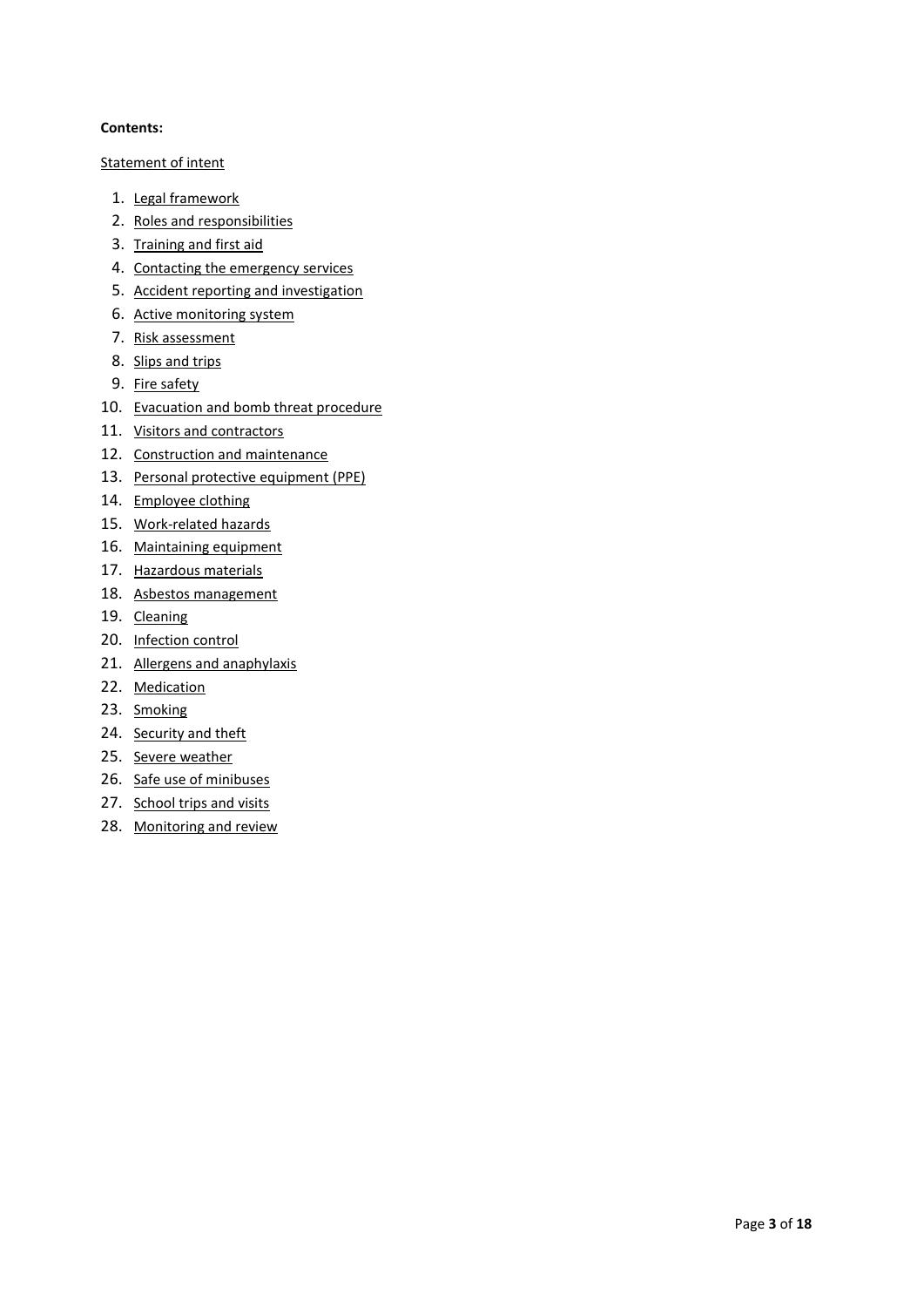# **Statement of intent**

At Pennine Academies Yorkshire, we are committed to the health and safety of our staff, pupils and visitors. Ensuring the safety of our community is of paramount importance and this policy reflects our dedication to creating a safe learning environment.

We are committed to:

- Providing a productive and safe learning environment.
- Preventing accidents and any work-related illnesses.
- Compliance with all statutory requirements.
- Minimising risks via assessment and policy.
- Providing safe working equipment and ensuring safe working methods.
- Including all staff and representatives in health and safety decisions.
- Monitoring and reviewing our policies to ensure effectiveness.
- Setting high targets and objectives to develop the school's culture of continuous improvement.
- Ensuring adequate welfare facilities are available throughout our school.
- Ensuring adequate resources are available to address health and safety issues, so far as is reasonably practicable.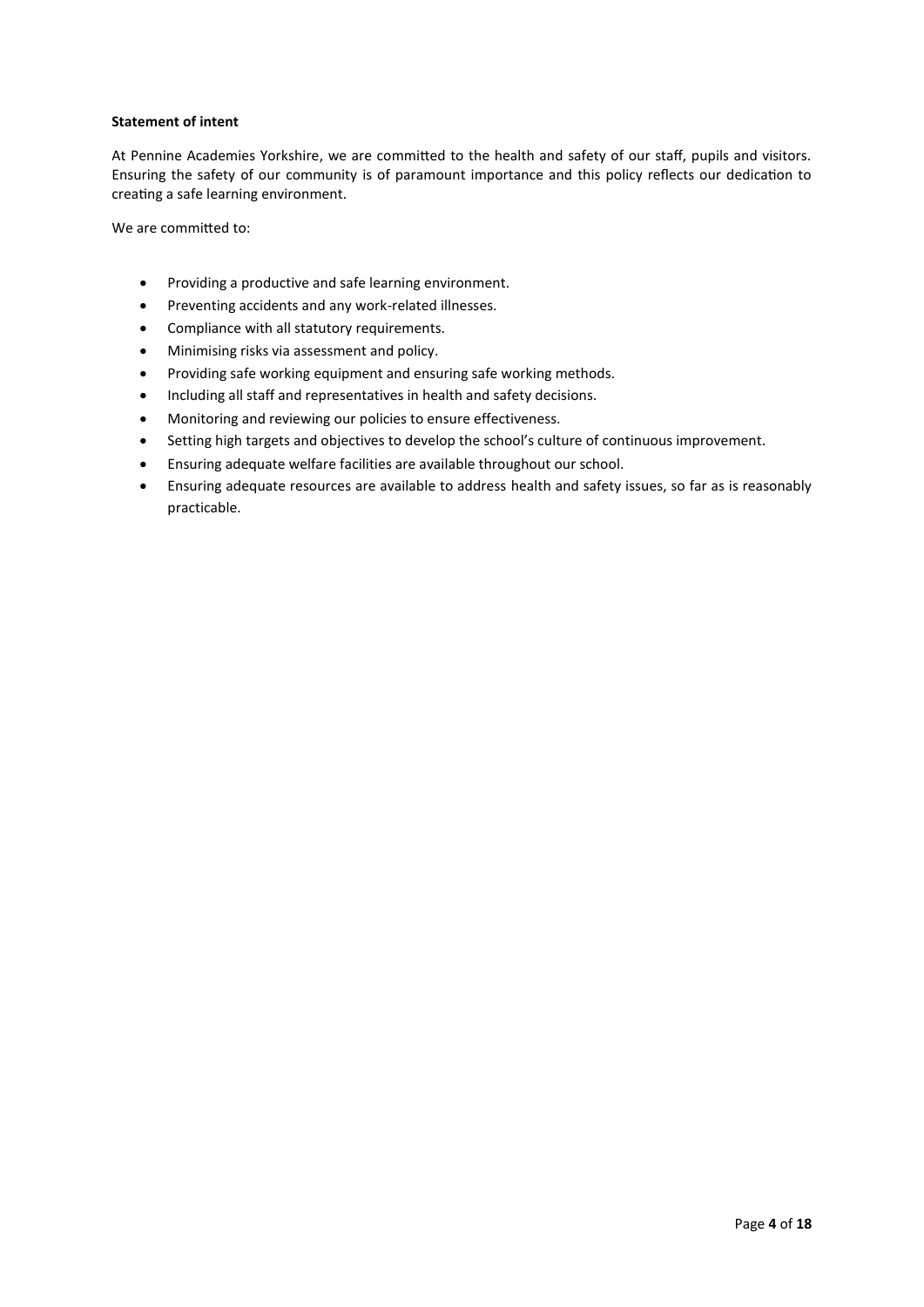# <span id="page-4-0"></span>**1. Legal framework**

This policy has due regard to all relevant legislation including, but not limited to, the following:

- Health and Safety at Work etc. Act 1974
- The Workplace (Health, Safety and Welfare) Regulations 1992
- The Management of Health and Safety at Work Regulations 1999
- The Control of Substances Hazardous to Health Regulations 2002
- The Reporting of Injuries, Diseases and Dangerous Occurrences Regulations 2013
- The Construction (Design and Management) Regulations 2015
- The Personal Protective Equipment at Work Regulations 1992
- The Education (School Premises) Regulations 1999
- The Ionising Radiation Regulations 2017 (IRR17)
- The Food Information (Amendment) (England) Regulations 2019 (Natasha's Law)

This policy has due regard to national guidance including, but not limited to, the following:

- DfE (2021) 'Health and safety: responsibilities and duties for schools'
- DfE (2017) 'Safe storage and disposal of hazardous materials and chemicals'
- HSE (2014) 'Sensible health and safety management in schools'

This policy operates in conjunction with the following school policies:

- **•** First Aid Policy
- **•** Emergency Critical Plan Policy
- Personal Emergency Evacuation Plan
- Visitor Policy
- Contractors Policy
- Manual Handling Policy
- Working at Heights Policy
- Lone Working Policy
- Wellbeing Guidance
- Display Screen Equipment (DSE) Policy
- COSHH Policy
- Asbestos Management Policy
- Infection Control Policy
- Allergen and Anaphylaxis Policy
- Supporting Pupils with Medical Conditions Policy
- Administering Medication Policy
- Data Protection Policy
- Adverse Weather Policy
- Minibus Policy
- **•** Educational Trips and Visits Policy

# <span id="page-4-1"></span>**2. Roles and responsibilities**

The trust board, in conjunction with the Headteacher/Chief Executive Headteacher, will:

Ensure it provides a safe place for all users of the site, including staff, pupils and visitors.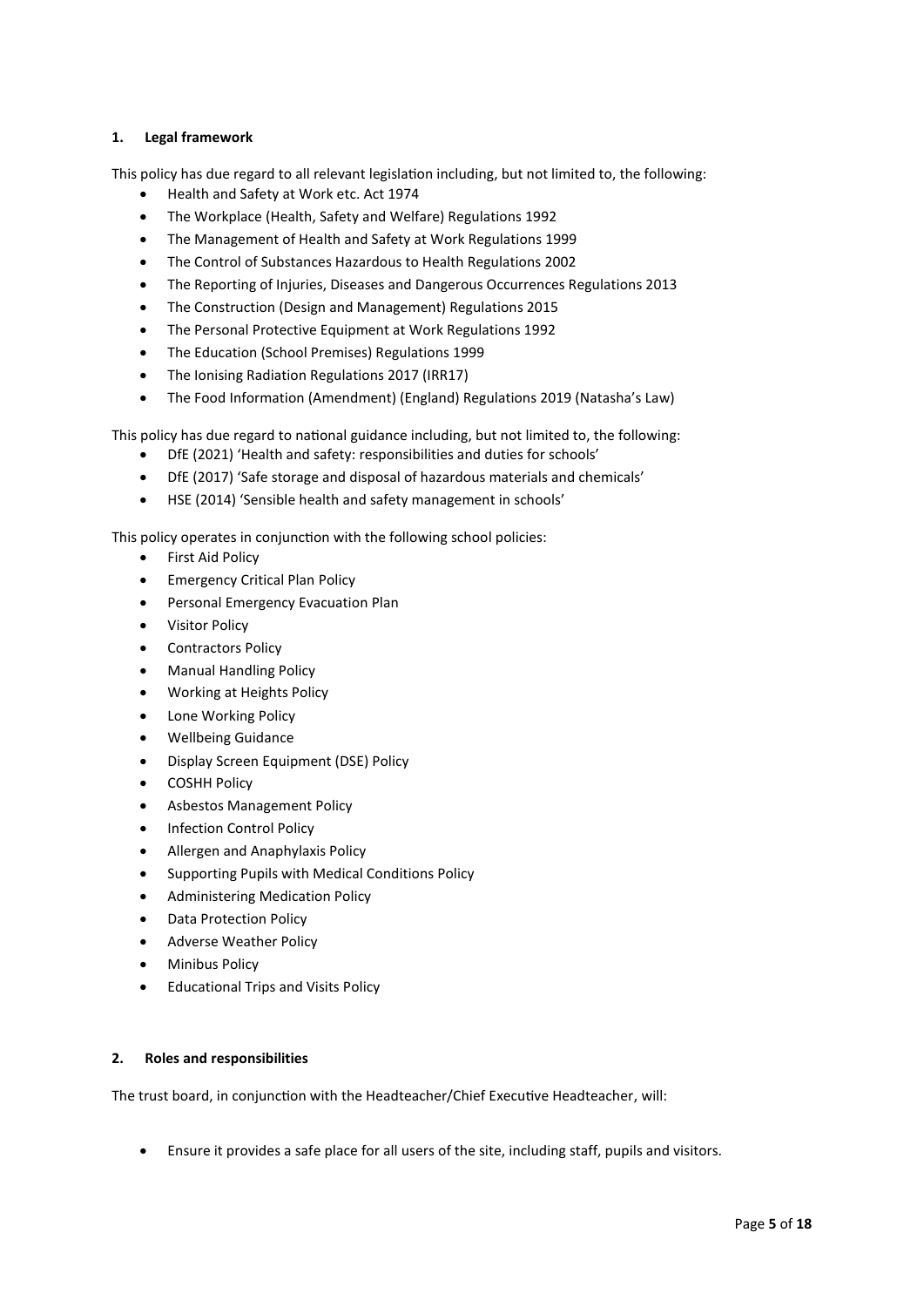- Oversee that staff receive training and instruction so that they can perform their duties in a healthy and safe manner.
- Ensure whole-school familiarity with the requirements of the appropriate legislation and codes of practice.
- Create and monitor a management structure responsible for health and safety in the school.
- Ensure there is a detailed and enforceable policy for health and safety, and that the policy is implemented by all.
- Assess the effectiveness of the policy and ensure any necessary changes are made annually.
- Identify the risks relating to possible accidents and injuries and make reasonable adjustments to prevent them occurring.
- Ensure the school has secured safe means of entry and exit for all site users.
- Ensure the school can provide equipment, grounds and systems of work which are safe.
- Ensure safe arrangements are made for the handling, storage and transportation of any articles and substances.
- Ensure staff have safe and healthy working conditions that comply with statutory requirements, codes of practice and guidance.
- Where necessary, ensure the school can provide protective equipment and clothing, along with any necessary guidance and instruction for safe use.

The Scrutiny Committees will:

- Ensure whole-school familiarity with the requirements of the appropriate legislation and codes of practice.
- Create and monitor a management structure responsible for health and safety in the school.
- Ensure there is a detailed and enforceable policy for health and safety, and that the policy is implemented by all.
- Assess the effectiveness of the policy annually and ensure any necessary changes are made.
- Identify risks relating to possible accidents and injuries and make reasonable adjustments to prevent them occurring.
- Ensure the school has secured safe means of entry and exit for all site users.
- Ensure the school can provide equipment, grounds and systems of work which are safe.
- Ensure safe arrangements are made for the handling, storage and transportation of any articles and substances.
- Ensure staff have safe and healthy working conditions that comply with statutory requirements, codes of practice and guidance.
- Where necessary, ensure the school can provide protective equipment and clothing, along with any necessary guidance and instruction on use.

The Headteacher/Chief Executive Headteacher will:

- Have overall responsibility for the day-to-day development and implementation of safe working practices and conditions for all staff, pupils and visitors.
- Set the direction for effective health and safety management.
- Introduce management systems and practices that ensure risks are dealt with sensibly, responsibly and proportionately.
- Review this policy and its effectiveness annually.
- Take all reasonably practicable steps to ensure this policy is implemented by the heads of the appropriate departments and other members of staff.
- Designate a competent person who will be responsible for ensuring the school meets its health and safety duties – the competent person will be the health and safety officer.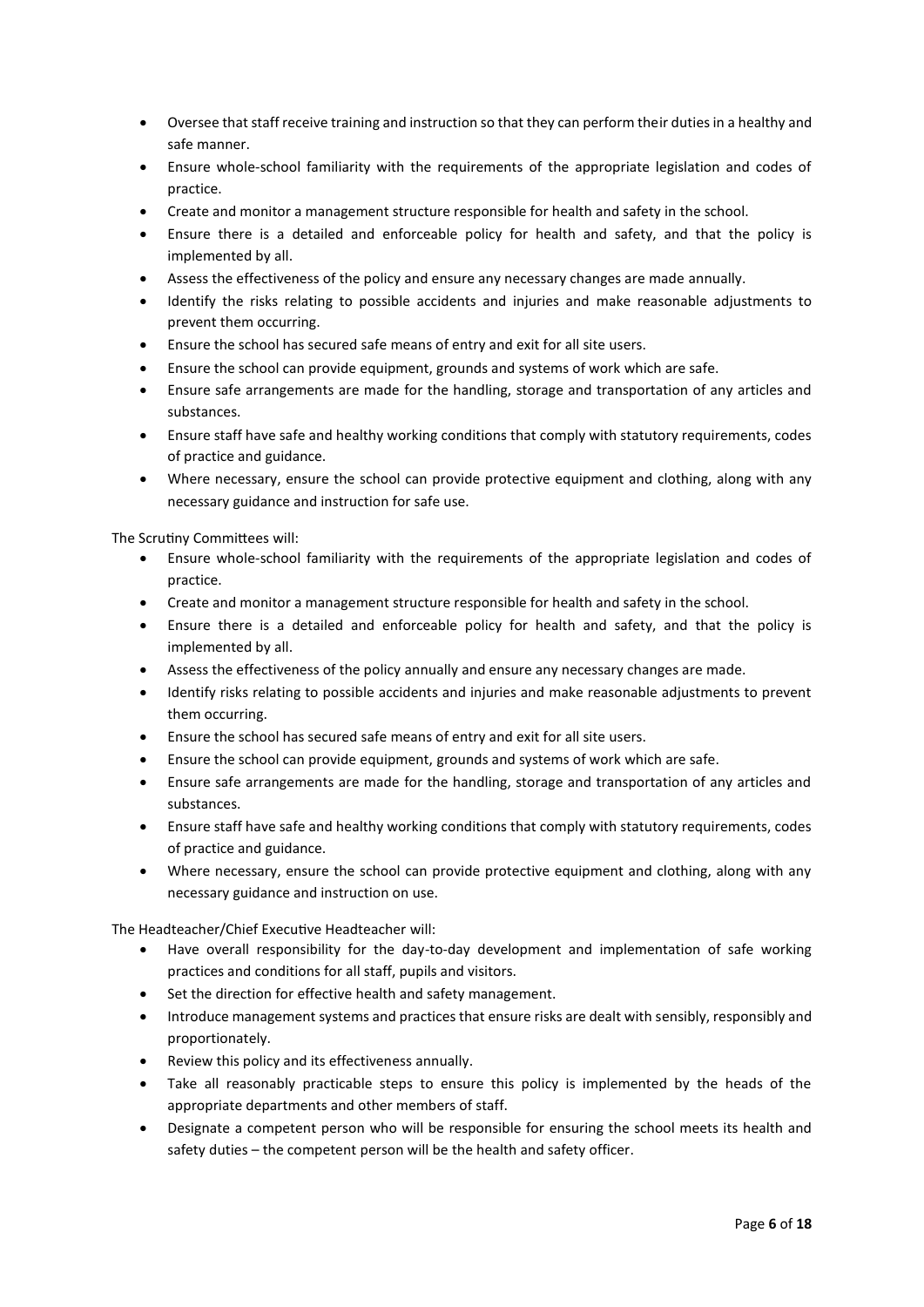The health and safety officer will:

- Assist with the creation and implementation of this policy.
- Be responsible for investigating accidents and incidents, to understand causes and amend risk assessments as required.
- Be the designated contact with the LA and the HSE where necessary.
- Support staff with any queries or concerns regarding health and safety.
- Identify hazards by conducting risk assessments.

Supervisory staff and/or department heads will:

- Be familiar with the requirements of health and safety legislation.
- Be responsible for the implementation and operation of the school's Health and Safety Policy in their department, and for areas of responsibility delegated by the Headteacher/Chief Executive Headteacher.
- Be responsible for adhering to the aspects of health and safety that are outlined in their job descriptions.
- Take a keen interest in the Health and Safety Policy and assist in ensuring all staff, pupils and visitors comply with its requirements.

All members of staff will:

- Take reasonable care of their own health and safety, and that of others who may be affected by what they do at work.
- Cooperate with their employers on health and safety matters.
- Carry out their work in accordance with training and instructions.
- Inform the employer of any work situation representing a serious and immediate danger, so that remedial action can be taken.
- Familiarise themselves with the Health and Safety Policy and aspects of their work related to health and safety.
- Avoid any conduct which puts themselves or others at risk.
- Be familiar with all requirements laid down by the governing board.
- Ensure that all staff, pupils and visitors are applying health and safety regulations and adhering to any rules, routines and procedures in place.
- Ensure all machinery and equipment is in good working order and safe to use, including adequate guards, and ensure such equipment is not used improperly.
- Use the correct equipment and tools for the job and any protective clothing supplied.
- Ensure any toxic, hazardous or flammable substances are used correctly, and stored and labelled as appropriate.
- Report any defects in equipment or facilities to the designated health and safety officer.
- Take an interest in health and safety matters, and suggest any changes that they feel are appropriate.
- Make suggestions as to how the school can reduce the risk of injuries, illnesses and accidents.
- Exercise good standards of housekeeping and cleanliness.
- Adhere to their common law duty to act as a prudent parent would when in charge of pupils.

Pupils will:

- Exercise personal responsibility for the health and safety of themselves and others.
- Dress in a manner that is consistent with safety and hygiene standards.
- Respond to instructions given by staff in an emergency.
- Observe the health and safety rules of the school.
- Not misuse, neglect or interfere with items supplied for their, and other pupils', health and safety.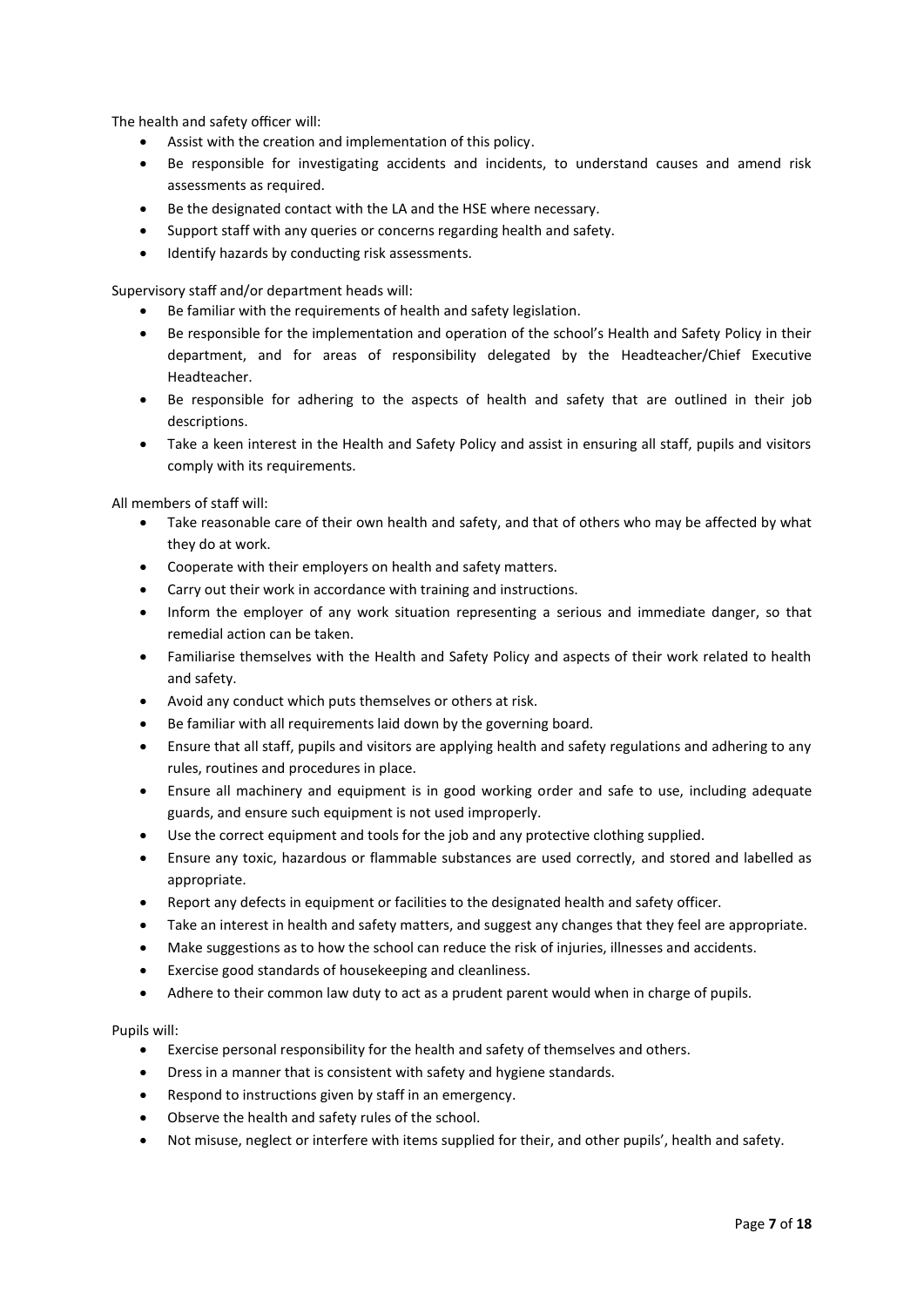# <span id="page-7-0"></span>**3. Training and first aid**

The school will ensure that staff are provided with the health and safety training they need for their job. This may not always mean attendance at training courses; it may simply involve providing staff with basic instructions and information about health and safety in the school.

Staff will be provided with regular training opportunities and have access to support where needed. Staff are expected to undertake appropriate CPD in order to further contribute to the running and success of the school. Staff will be trained on how to assess risks specific to their role.

The health and safety officer will ensure staff know how to meet their duties outline in this policy. Where relevant to their role, staff will receive specific training in:

- Using industrial machinery.
- Managing asbestos.
- Having responsibility for the storage and accountability for potentially hazardous materials.

#### **First aid**

The school will act in accordance with the PAY First Aid Policy at all times. The school will ensure that ample provision is made for both trained personnel and first-aid equipment on-site.

The Headteacher will ensure that there is an appropriate number of first-aid trained staff members working within in each classroom. The staff members who are trained first-aiders will be displayed on posters around the school.

#### <span id="page-7-1"></span>**4. Contacting the emergency services**

The Headteacher/Chief Executive Headteacher will certify that procedures for ensuring safety precautions are properly managed are discussed, formulated and effectively disseminated to all staff.

Staff will contact the emergency services in an emergency. Staff will alert their colleagues to the incident, if it is safe and appropriate to do so, using two-way radios.

Where an ambulance is called for a pupil, office staff will contact the pupil's parent. Where necessary, all pupils will be evacuated from the building and taken to the designated emergency assembly point – currently, these are the areas that school uses for the fire muster points. Staff will be aware of any pupils who have specific evacuation needs. Staff will be responsible for the safety of pupils and responding to any questions from the emergency services, as best they can.

# <span id="page-7-2"></span>**5. Accident reporting and investigation**

All accidents and incidents, including near-misses or dangerous occurrences, will be reported as soon as possible to the health and safety officer using the standard Accident Report Form.

The health and safety officer will be responsible for informing the Headteacher/Chief Executive Headteacher if the accident is fatal or a 'major injury', as outlined by the HSE.

More in-depth information concerning reporting accidents and near-misses can be found in the following sections of this policy.

# **Reporting significant accidents**

Significant accidents, as defined in the Reporting of Injuries, Diseases and Dangerous Occurrences Regulations (RIDDOR) 2013, will be reported to the HSE at the earliest opportunity. The 'specified injuries' which must be reported include the following:

Accidents to employees causing either death or major injury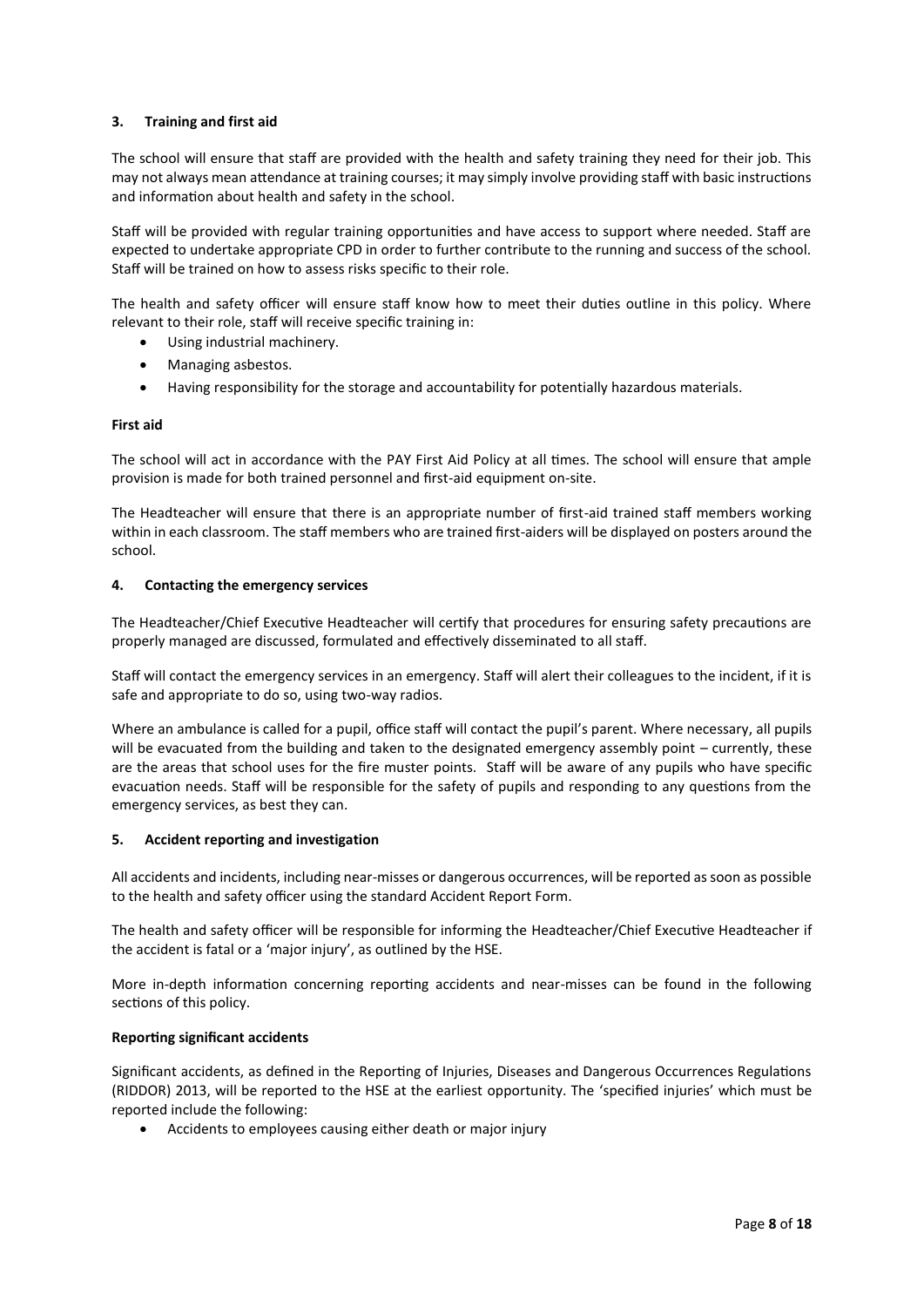- Accidents resulting in employees being away from work or being unable to perform their normal work duties for more than seven consecutive days (this seven-day period does not include the day of the accident)
- Fractures, other than to fingers, thumbs and toes
- Amputation of an arm, hand, finger, thumb, leg, foot or toe
- Any injury likely to lead to permanent loss of sight or reduction in sight in one or both eyes
- Any crush injury to the head or torso, causing damage to the brain or internal organs
- Any burn injury (including scalding) which covers more than 10 percent of the whole body's surface area or causes significant damage to the eyes, respiratory system or other vital organs
- Any degree of scalping requiring hospital treatment
- Any loss of consciousness caused by head injury or asphyxia
- Any other injury arising from working in an enclosed space which leads to hypothermia or heat-induced illness, or that requires resuscitation or admittance to hospital for more than 24 hours

Additional reportable occurrences include the following:

- The collapse, overturning or failure of any load-bearing part of any lifting equipment
- The explosion, collapse or bursting of any closed vessel or pipe work
- Electrical short circuit or overload resulting in a fire or explosion
- Unintentional explosion, misfire or failure of demolition to cause the intended collapse, projection of material beyond a site boundary, or injury caused by an explosion
- Any accidental release of a biological agent likely to cause severe human illness
- Any collapse or partial collapse of scaffolding over five metres in height
- When a dangerous substance being conveyed by road is involved in a fire or is released
- The unintended collapse of any building or structure under construction, alteration or demolition, including walls or floors
- Any explosion or fire resulting in the suspension of normal work for over 24 hours
- Any sudden, uncontrolled release in a building of: 200kg or more of flammable liquid, 10kg or more of flammable liquid above its boiling point, 10kg or more of flammable gas, or 500kg or more of these substances if the release is in the open air
- Accidental release of any substances which may damage health
- Serious gas incidents
- Poisonings
- Skin diseases including, but not limited to: occupational dermatitis, skin cancer, chrome ulcer, or oil folliculitis/acne
- Lung diseases including, but not limited to: occupational asthma, farmer's lung, asbestosis, or mesothelioma
- Infections including, but not limited to: leptospirosis, hepatitis, anthrax, legionellosis, or tetanus
- Other conditions such as occupational cancer, certain musculoskeletal disorders, decompression illness and hand-arm vibration syndrome

# **Reporting procedures**

Should an incident require reporting to the Incident Control Centre (ICC) (part of the HSE), the health and safety officer, or a person appointed on their behalf, will file a report as soon as is reasonably possible. The person will complete the relevant report on the HSE website: **[http://www.hse.gov.uk/riddor/report.htm.](http://www.hse.gov.uk/riddor/report.htm)** The HSE no longer accepts written accident reports, except for in exceptional circumstances. The school will report all accidents and injuries online where possible using the above web address. Fatal and specified injuries, as outlined in section 9, may only be reported using the telephone service on 0845 300 9923, open Monday to Friday 8.30am to 5pm.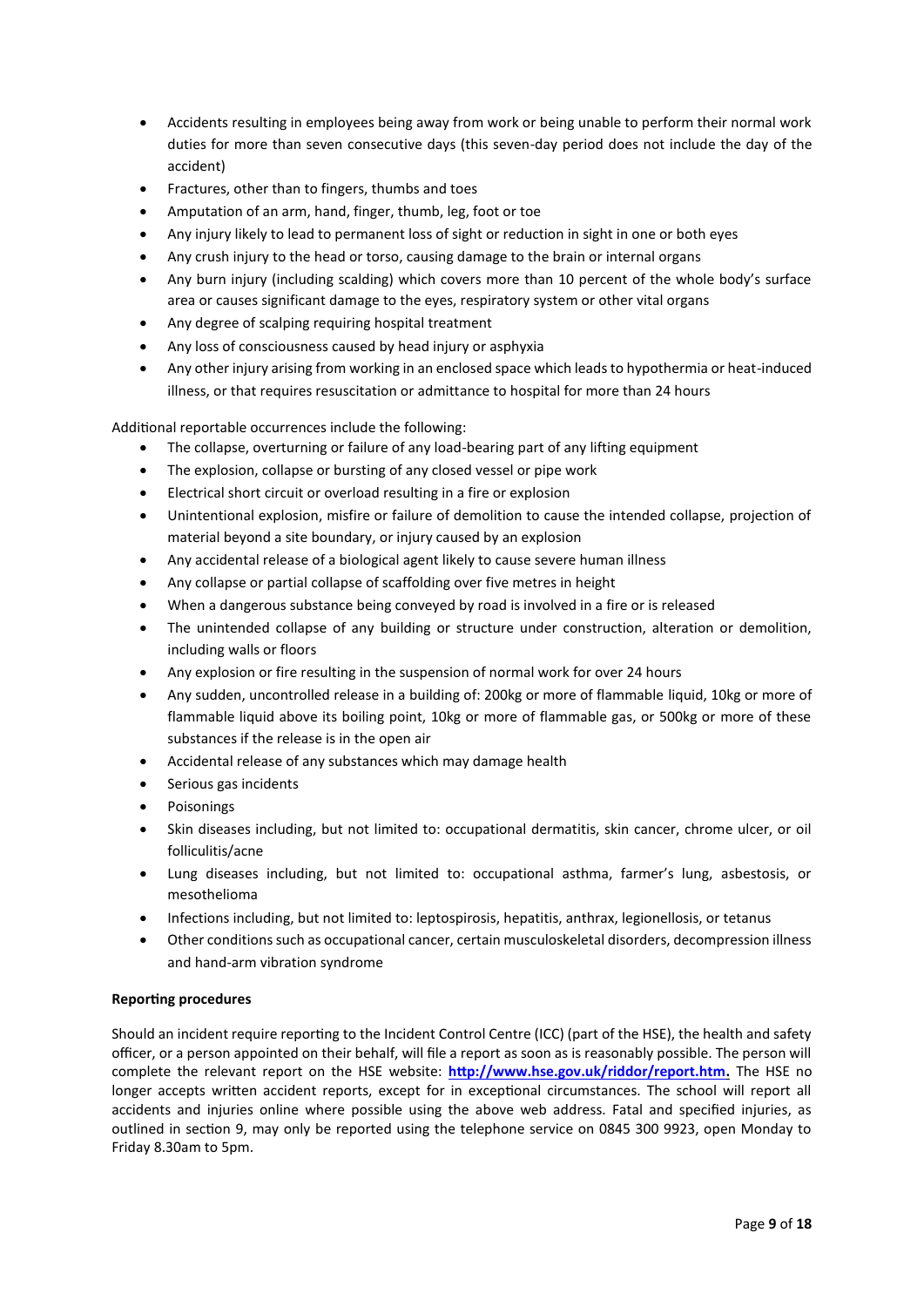## **Reporting hazards**

Staff, pupils, contractors and visitors have a legal duty to report any condition or practice they deem to be a hazard. In most cases, reporting should be conducted verbally to the site manager as soon as possible, who will then inform the Headteacher/Chief Executive Headteacher as appropriate. Serious hazards will be reported using the appropriate form available in the school office.

#### **Accident investigation**

All accidents, however minor, will be investigated by the health and safety officer and the outcomes recorded. The length of time dedicated to each investigation will vary on the seriousness of the accident. After an investigation takes place, a risk assessment will be carried out, or the existing assessment amended, to avoid reoccurrence of the accident.

The health and safety officer will undertake monthly evaluations of all reported incidents. They will then identify patterns and trends in order to take corrective action and minimise the reoccurrence of any incident or illness.

#### <span id="page-9-0"></span>**6. Active monitoring system**

It is good practice to actively monitor systems prior to accidents, ill health or incidents taking place; this involves regularly checking compliance procedures and the achievement of objectives. The school's procedure for actively monitoring our system includes:

- Annual audits, including fire risk assessments and health and safety audits.
- Termly examination of documents to ensure compliance with standards.
- Termly inspection of premises, plants and equipment.
- Monthly reports and updates to the Headteacher/Chief Executive Headteacher.
- External measures, such as surveys by contractors and service providers, along with visits from Environmental Health and Ofsted.

#### <span id="page-9-1"></span>**7. Risk assessment**

The Headteacher/Chief Executive Headteacher has overall responsibility for ensuring potential hazards are identified and risk assessments are completed for all areas in the school. The health and safety officer will be consulted when risk assessments are being carried out.

Termly assessments of high-risks areas, such as laboratories, will be undertaken. Annual risk assessments will be conducted for all other areas of the school. Risk assessments will consider the needs of staff, pupils, visitors and contractors. Risk assessments will identify all defects and potential risks along with the necessary solutions or control measures.

Risk assessments will be reviewed if:

- There is any reason to suspect that they are no longer valid.
- There has been a significant change in related matters.
- The governing board will be informed of risk assessments, allowing issues to be prioritised and actions to be authorised, along with funds and resources.

The school will record any significant findings of any risk assessments, including the following:

- The identified hazards
- How people might be harmed by them
- What the school has implemented to control the risk

The school will appoint an educational visits coordinator and ensure they receive the training necessary to carry out the role. Where there is no educational visits coordinator, the Headteacher/Chief Executive Headteacher will perform this duty. The educational visits coordinator will ensure risk assessments are completed by staff leading day trips or residential stays.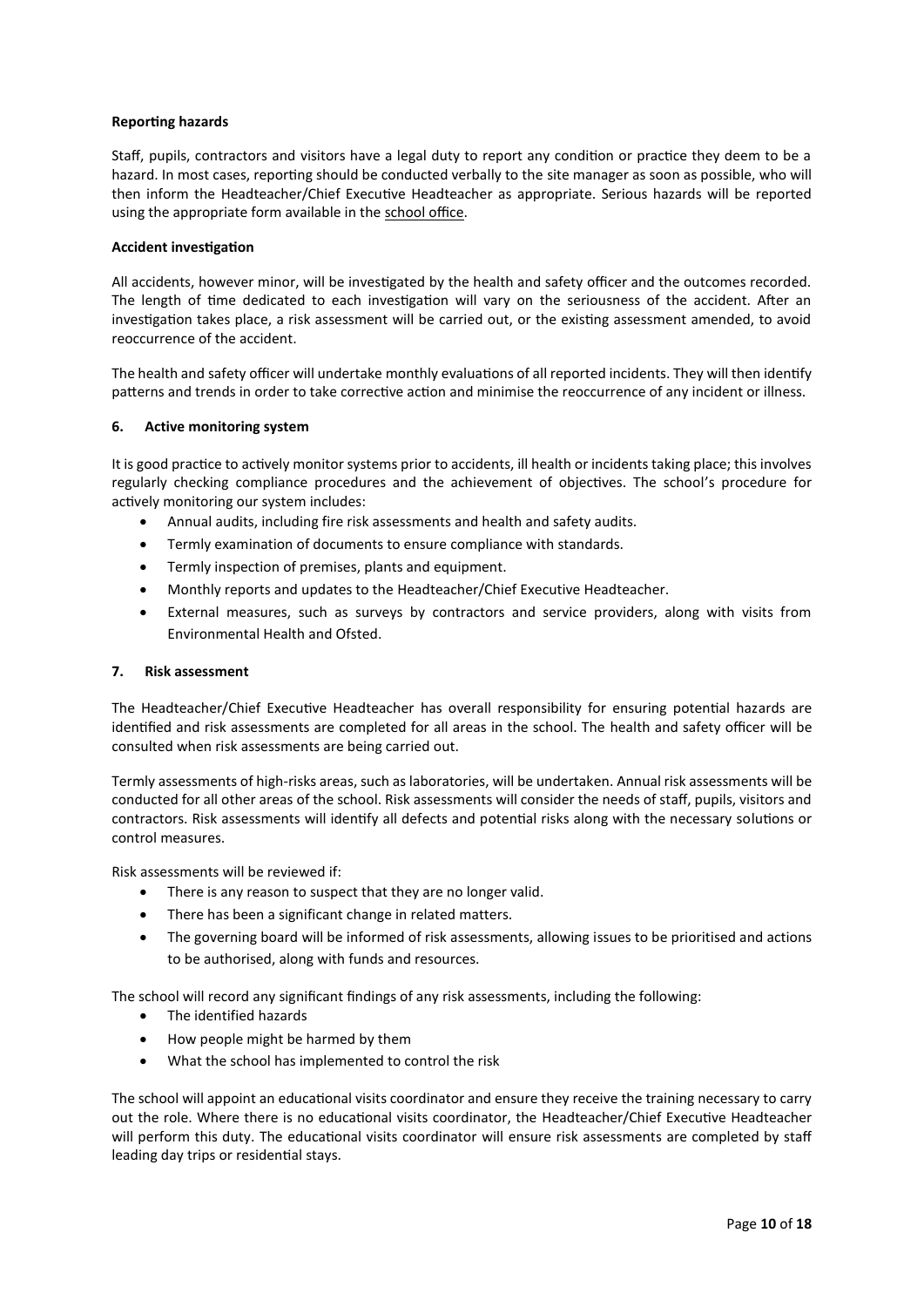# <span id="page-10-0"></span>**8. Slips and trips**

In line with HSE guidance, control measures are in place to effectively control slip and trip risks. The school utilises the following procedure:

- Identify the hazards risk factors considered include:
	- Environmental (floor, steps, slopes, etc.)
	- Contamination (water, food, litter, etc.)
	- Organisational (task, safety, culture, etc.)
	- Footwear (footwear worn for evening events may not be in line with the School Uniform Policy)
	- Individual factors (rain, supervision, pedestrian behaviour, etc.)
- Decide who might be harmed and how
- Consider the risks and decide if existing precautions are sufficient, or if further measures need to be introduced
- Record the findings
- Review the assessment regularly and revise if necessary

# <span id="page-10-1"></span>**9. Fire safety**

All staff fully understand and effectively implement the Fire Evacuation Plan, which will be implemented in the event of a fire.

The Headteacher/Chief Executive Headteacher is responsible for certifying that procedures for ensuring that safety precautions are properly managed will be discussed, formulated and effectively disseminated to all staff. Staff will receive fire safety training to ensure they understand the procedure for fire drills and the use of fire extinguishers.

The school will test evacuation procedures on a termly basis. Firefighting equipment will be checked on an annual basis by an approved contractor. Fire alarms will be tested weekly from different 'break glass' fire points around the school, and records will be maintained and held in the school office. Emergency lighting will be tested on an annual basis, and records will be maintained and held in the school office.

The evacuation of visitors and contractors will be the responsibility of the person they are visiting or working for.

#### <span id="page-10-2"></span>**10. Evacuation and bomb threat procedure**

The school will follow the procedure outlined in the PAY Emergency Critical Plan Policy and Personal Emergency Evacuation Plan in the event of a crisis.

All staff fully understand and effectively implement the school's Bomb Threat Policy.

In the event of an emergency, the procedures outlined in the Bomb Threat Policy, the PAY Emergency Critical Plan Policy, and the Lockdown Procedure will be followed. All staff are trained in handling bomb threats and have easy access to instructions of the procedure, which can be found in the Bomb Threat Policy.

# <span id="page-10-3"></span>**11. Visitors and contractors**

The procedures outlined in the Visitor Policy and the Contractors Policy will be implemented by relevant staff when receiving visitors to the school.

Anyone hiring the premises will be made aware of their health and safety obligations when making the booking.

Contractors will be responsible for the health and safety of their employees and for ensuring safe working practices. They will not constitute a hazard to staff, pupils or visitors to the school.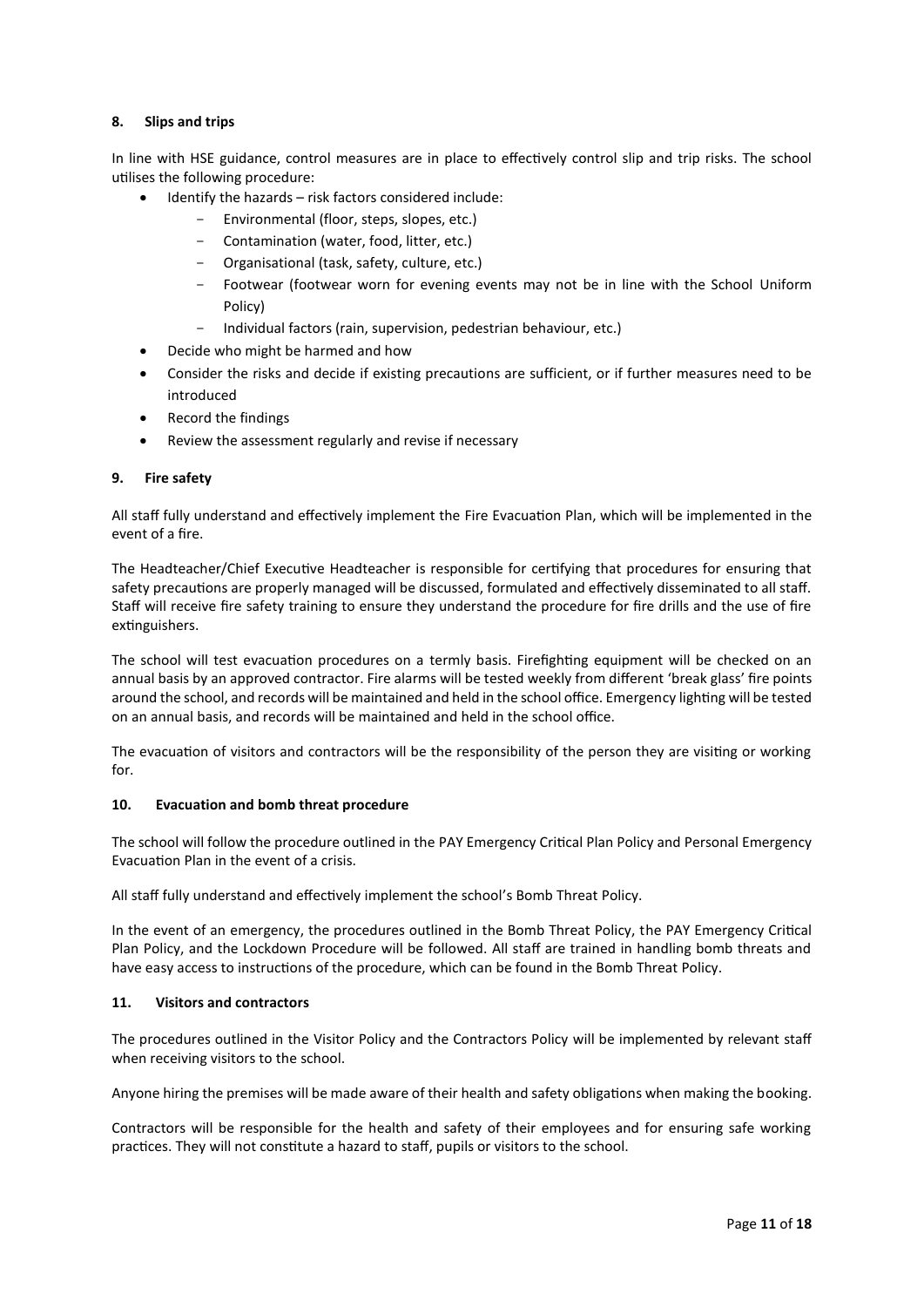# <span id="page-11-0"></span>**12. Construction and maintenance**

When undertaking construction or maintenance work, the school will do so in accordance with The Construction (Design and Management) (CDM) Regulations 2015. Construction work means the carrying out of any building, civil engineering or engineering construction work, including:

- The construction, alteration, conversion, fitting out, commission, renovation, repair, upkeep, redecoration, or other maintenance, decommissioning, demolition or dismantling of a structure;
- The preparation for an intended structure, including site clearance, exploration, investigation (but not site survey) and excavation (but not pre-construction archaeological investigations), and the clearance or preparation of the site or structure for use or occupation at its conclusion;
- The installation, commission, maintenance, repair or removal of mechanical, electrical, gas, compressed air, hydraulic, telecommunications, computer or similar services which are normally fixed within or to a structure;
- The assembly on site of prefabricated elements to form a structure or the disassembly on site of the prefabricated elements which, immediately before such disassembly, formed a structure;
- The removal of a structure, or of any product or waste resulting from demolition or dismantling of a structure, or from disassembly of prefabricated elements which immediately before such disassembly formed such a structure.

The Headteacher/Chief Executive Headteacher will ensure that all construction and maintenance projects have a formally appointed principal designer and principal contractor. The Headteacher/Chief Executive Headteacher will liaise with the principal contractor to identify if the scope of the project means that it should be notified to the HSE. The Headteacher/Chief Executive Headteacher will also ensure that:

- The principal designer and principal contractor are provided with a 'client brief/CDM pre-construction information' at the earliest opportunity, to contain relevant information which should, as a minimum, include the following:
	- What the school wants built or maintained
	- The site and existing structures
	- Information about hazards, such as asbestos
	- Timescales and budget for the build
	- How the school expects the project to be managed
	- CDM appointments of the principal contractor and/or principal designer
	- Welfare arrangements
	- Details of the nearest A&E department
- The principal contractor draws up a Construction Phase Plan that explains how health and safety risks will be managed – permission will not be given for construction or maintenance work to begin until this is in place.
- The principal designer prepares a health and safety file containing information that will help the school manage risks associated with any future maintenance, repair, construction or demolition work.
- The roles, functions and responsibilities of the project team are clearly defined in writing, e.g. in the project plan.
- Sufficient time and resources are allocated, and effective mechanisms are in place to ensure good communication, cooperation and coordination between all members of the project team.
- The principal contractor has made arrangements for adequate welfare facilities for their workers before the construction or maintenance work starts.
- Following completion of the project, the health and safety file is handed over to the Headteacher/Chief Executive Headteacher, kept up-to-date by the health and safety officer, and is made available to anyone who needs to alter or maintain the building.

The Headteacher/Chief Executive Headteacher will hold weekly progress meetings with the project team to ensure that all members are carrying out their roles as required. Where the project is for a new workplace or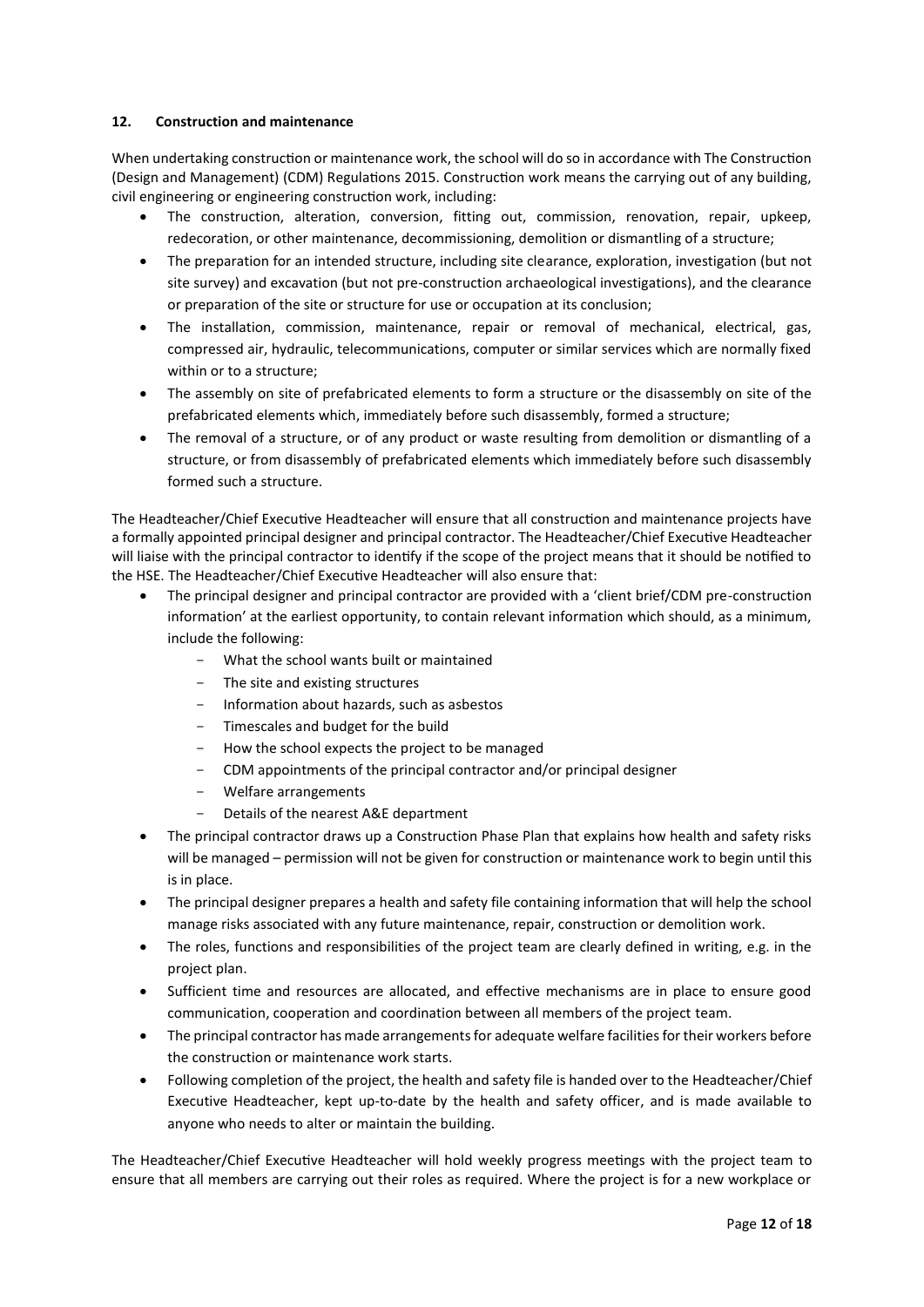alterations to an existing workplace, it must also meet the standards set out in The Workplace (Health, Safety and Welfare) Regulations 1992.

# <span id="page-12-0"></span>**13. Personal protective equipment (PPE)**

PPE means all equipment worn, or held, by staff or pupils which is designed to protect them from specified hazards. The school will provide employees and pupils who are exposed to a hazard at the school, which cannot be controlled by other means, with PPE where appropriate. All staff and pupils will be provided with protective eyewear in all workshops and laboratories. Visitors will also be supplied with PPE when appropriate.

Staff and pupils will use the PPE provided, and care for it according to the instructions and training given. Supervising staff will ensure PPE fits the wearer properly. Where more than one item of PPE must be worn, the items should be compatible and remain effective. PPE will not be worn if wearing it causes a hazard greater than the hazard it is intended to protect the wearer from. Pupils will report any loss or defects to their class teacher, who will report it to the site manager for repair. Damaged PPE will not be used and will be disposed of in line with the manufacturer's instructions if it is not possible to repair.

PPE includes protective laboratory and workshop equipment, such as protective clothing, safety footwear, face masks, and respiratory protective equipment. Clothing that is not specifically designed to preserve the health and safety of the wearer, e.g. school uniform, does not constitute PPE.

Thorough risk assessments are carried out by the health and safety officer to determine the suitable PPE to be used for each hazard and these are reviewed on a termly basis.

Staff and pupils will receive appropriate health and safety training in order to ensure they know how to properly use, maintain and store PPE, and how to detect and report faults. Equipment manuals are readily available and warning signs are clearly displayed in areas, and on equipment, where PPE is mandatory. When not in use, PPE will be properly stored, kept clean, and in good repair.

The school understands its duty to cover the costs of purchase, cleaning and repair for all clothing that is:

- Protective clothing that staff require to fulfil their roles.
- A uniform that employees only wear to work.

The School Operations Manager will keep a record of all expenses related to PPE and uniform for HR and finance purposes. In accordance with HM Revenue and Customs (HMRC), the school will pay any tax and national insurance on uniforms and PPE that are not [exempt.](https://www.gov.uk/employer-reporting-expenses-benefits/dispensations) Using a [P11D](https://www.gov.uk/government/publications/paye-end-of-year-expenses-and-benefits-online-form) form, the school will report the cost of the following to HMRC, unless they are exempt:

- Buying the clothes for employees
- Lending clothes to employees
- Cleaning or repairing clothing

The school will not report the above to HMRC if it is provided as part of a salary sacrifice arrangement. If the school follows either of the below procedures, we will not report uniform costs as detailed in section 17 to HMRC:

- Paying a flat rate to employees as part of their earnings either a benchmark rate or a special (bespoke) rate approved by HMRC
- Paying back the employee's actual costs

# <span id="page-12-1"></span>**14. Employee clothing**

If the school purchases clothing for employees, or lends it to them, we will:

- Report the costs on P11D form.
- Pay Class 1A National Insurance on the value of the benefit.
- If employees purchase clothing that is necessary to complete their role and the school reimburses them, the school will:
- Add the value of the benefit to employees' earnings.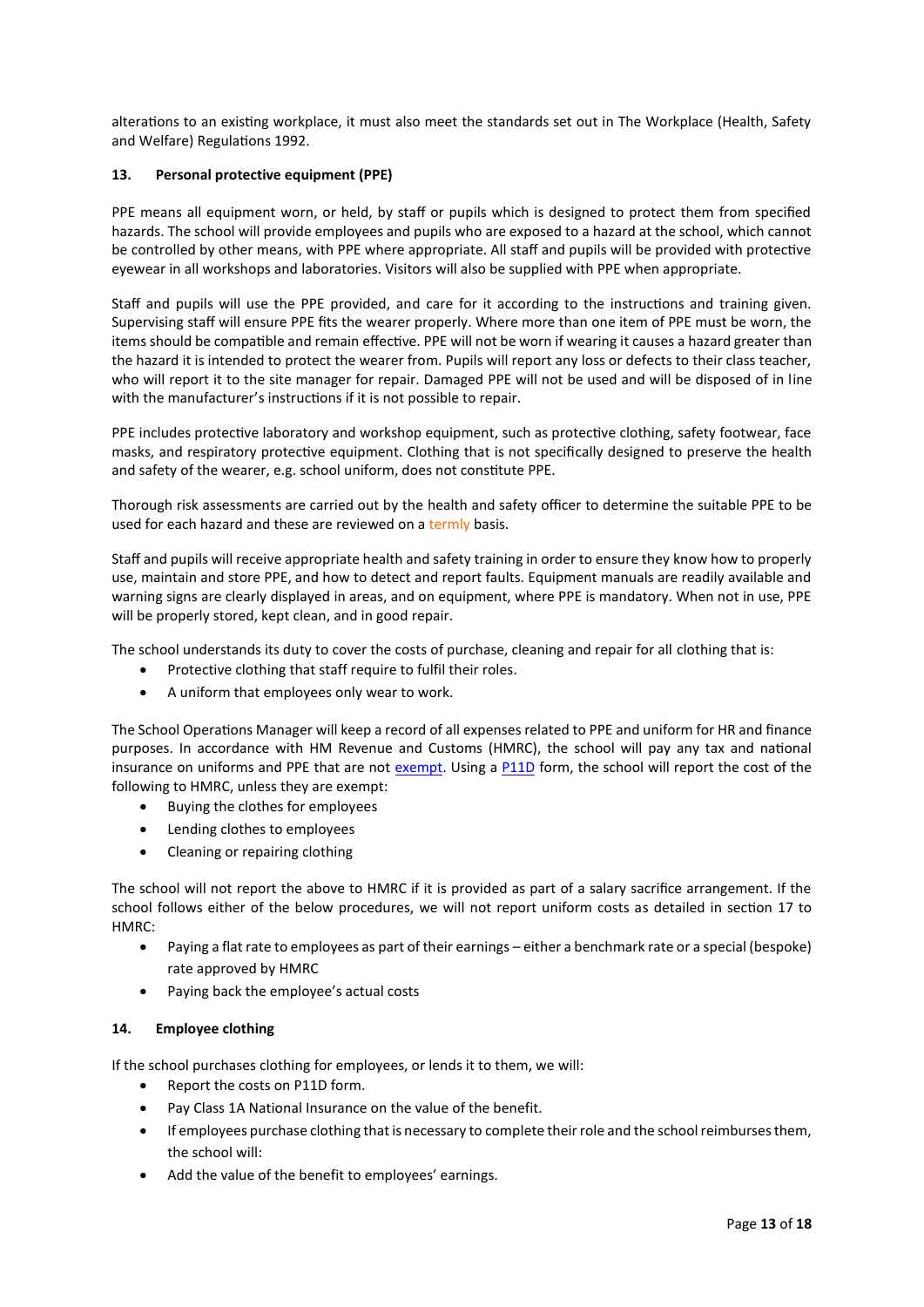Deduct and pay PAYE tax and Class 1 National Insurance through payroll.

If employees purchase non-durable clothing, e.g. rubber gloves, and the school reimburses them, the school will:

- Add the value of the benefit to the employees' other earnings.
- Deduct and pay PAYE tax (not Class 1 National Insurance) through payroll.

If employees pay to have clothing cleaned or repaired, the school will:

- Add the value of the benefit to employees' earnings.
- Deduct and pay PAYE tax and Class 1 National Insurance through payroll.

The value of clothing for tax and reporting will depend on whether the school has given or lent clothing to employees. If clothing is given to employees, the school will use the higher of the following to work out the value of clothing for tax and reporting purposes:

- The second-hand value of the clothing when it is given to employees
- The initial cost of the clothing

If clothing is lent to employees, the school will use the higher of the following to work out the value of clothing for tax and reporting purposes:

- 20 percent of the clothing's market value when first provided to employees
- Any annual rental or hire charges the school pays for it

#### <span id="page-13-0"></span>**15. Work-related hazards**

#### **Manual handling**

Manual handling can prove hazardous when it has the potential to cause a musculoskeletal disorder. This can be due to repetition of the action, the force and/or posture involved in the completion of a handling task, and/or a person's ability to hold or grasp the particular item in a safe and balanced manner. In order to manage these risks, we have adopted policies and procedures. Further information concerning the safe management of manual handling can be found in the Manual Handling Policy.

#### **Working at heights**

Policy and procedures concerning employees working at heights are addressed in the Working at Heights Policy. Staff members are required to sign statements confirming that they have received, read and understood the policy, prior to being allowed to work at heights.

#### **Lone working**

Policy and procedures concerning employees' lone working are addressed in the Lone Working Policy. Staff members are required to sign statements confirming that they have received, read and understood the relevant policies, prior to being allowed to undertake lone working.

#### **Stress management**

Staff will be aware of the symptoms of stress, including sleeping problems, dietary problems, mood swings, feeling lethargic, fatigue, emotional problems, chest pains and elevated heart rate, lack of focus, inability to concentrate and increased sweating. Staff members who suffer from any of these symptoms are advised to consult their GP as soon as possible. All staff wellbeing matters are managed in line with the Staff Wellbeing Policy.

#### **Display screen equipment**

Display screen assessments will be carried out by the health and safety officer for teaching staff and administrative staff who regularly use laptops or desktops computers. Further policy and procedures concerning display equipment are addressed in the Display Screen Equipment (DSE) Policy.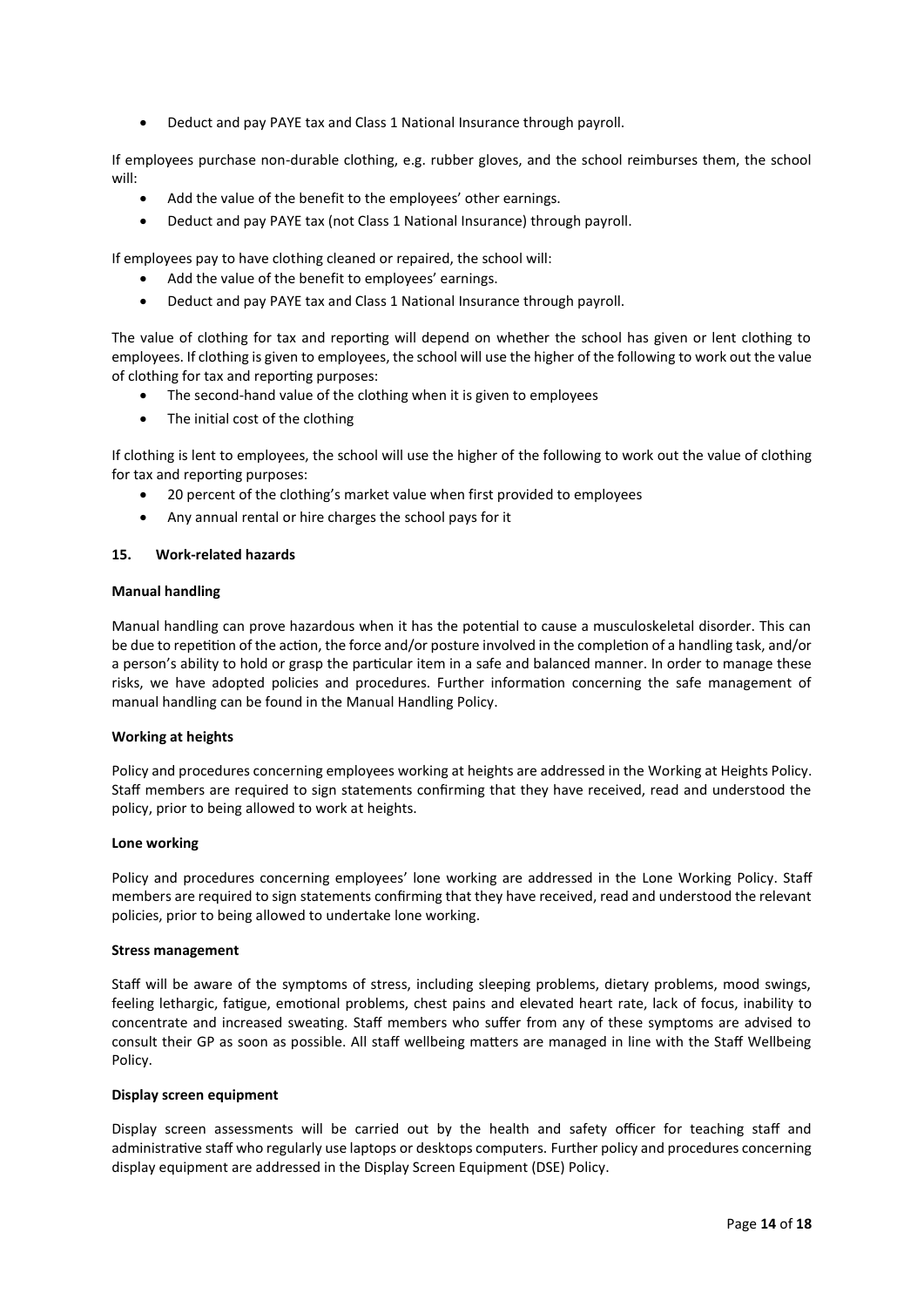# <span id="page-14-0"></span>**16. Maintaining equipment**

Staff and pupils can expect that any equipment they use is suitable for its intended use and is properly maintained. Inspectors, or a trained health and safety technician, will inspect the following equipment for health and safety issues annually:

- All electrical appliances
- All fixed gymnasium equipment
- Any workshop equipment, e.g. lathes and kilns
- All fume cupboards

It is the responsibility of the health and safety officer to ensure new equipment meets the appropriate standards and conforms to all health and safety requirements. A health and safety technician should be consulted as necessary.

#### <span id="page-14-1"></span>**17. Hazardous materials**

The school will act in accordance with the school's COSHH Policy at all times.

The school will only purchase hazardous materials from a reputable source, making sure that the relevant material safety data sheet (MSDS) is provided by the retailer on delivery. The school will only order supplies of hazardous materials when existing stocks are no longer adequate, and in quantities that are no larger than necessary. No chemicals or other hazardous materials will be used without the permission of the Headteacher/Chief Executive Headteacher.

The health and safety officer is responsible for ensuring all products that may be hazardous to health are risk assessed before being used, taking into account the advice on the relevant MSDS or Hazard – the latter is provided from CLEAPPS, recognised by Ofsted and HSE as a definitive basis for undertaking practical work safely.

The site manager, in liaison with the health and safety officer, will ensure that the relevant control measures and appropriate guidelines are put in place to manage the risks identified in risk assessments. Control measures will be checked and reviewed by the site manager on a termly basis to ensure continued effectiveness, even when they are known to be reliable.

The Headteacher/Chief Executive Headteacher will ensure that at least two staff members are suitably trained in the handling of hazardous chemicals and materials.

All equipment, materials and chemicals will be held in appropriate containers and areas conforming to health and safety regulations. Hazardous substances will be labelled with the correct hazard sign and contents label. Storage life will be considered by department leaders. All COSHH and ionising radiations regulations will be adhered to.

Low-toxic products, such as corrective fluid and aerosol paints, will be stored securely and only used under supervision in a well-ventilated area. Dust and fumes will be safely controlled by local exhaust ventilation equipment.

No staff member or pupil should ever be put at risk through exposure to any hazardous substance used in our practical curriculum. No potentially hazardous materials will be used in lessons without the approval of the health and safety officer. The health and safety officer will ensure staff are appropriately trained to use hazardous materials.

Where a substance has a workplace exposure limit, control measures will ensure that exposure is below the limit.

The site manager will keep an up-to-date inventory of all the hazardous chemicals and materials held at the school. A termly audit of hazardous materials will be undertaken by the site manager with routine surveillance to ensure that they remain safe to store. Unwanted or surplus chemicals and materials, including those that have become unsafe, will be disposed of by a registered waste carrier, in accordance with school procedures.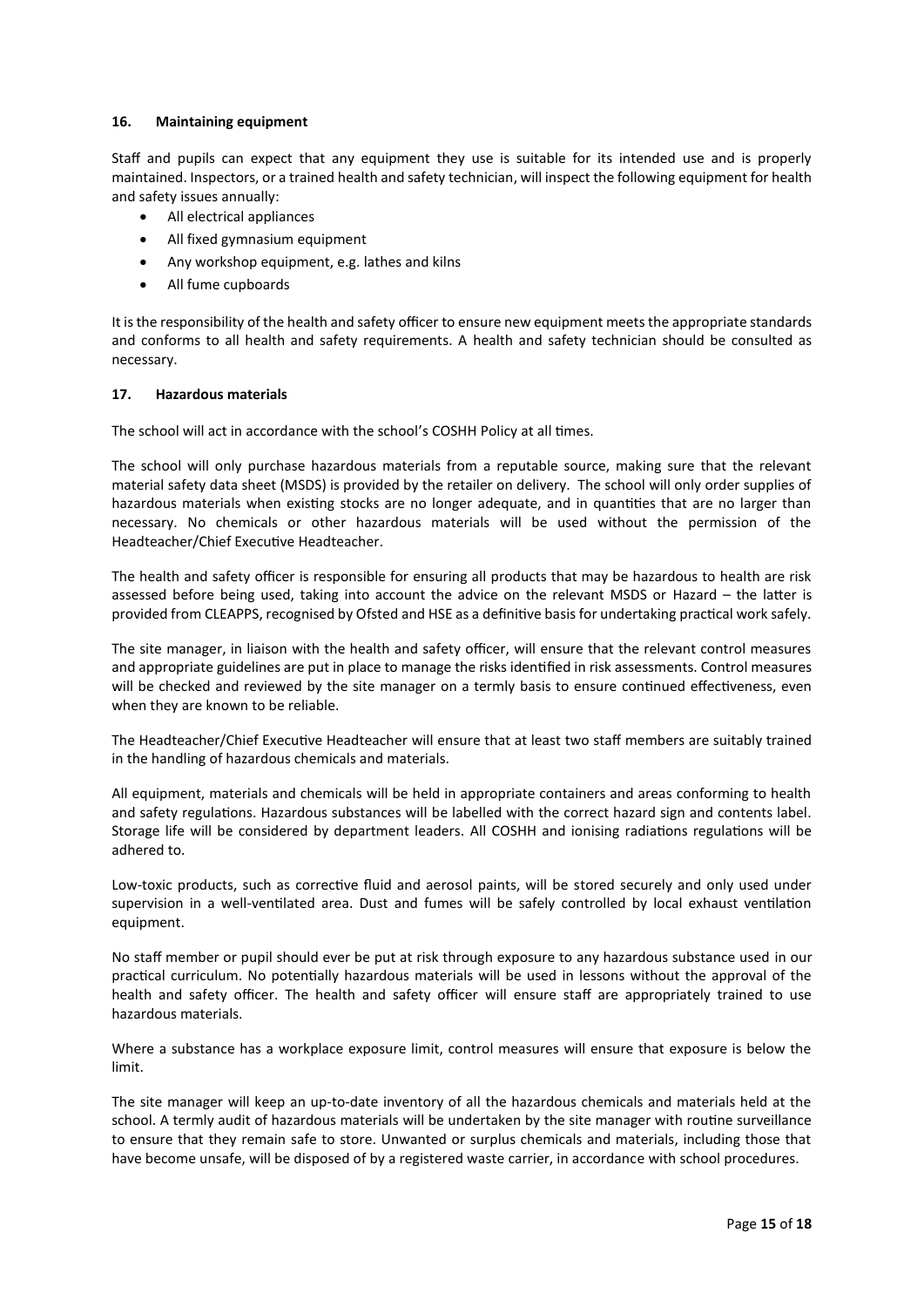## <span id="page-15-0"></span>**18. Asbestos management**

Please refer to the Asbestos Management Policy.

## <span id="page-15-1"></span>**19. Cleaning**

Contract cleaners will be monitored by the site manager. The standard required will be clear in the service level agreement held with the contracted cleaners. Special consideration will be given to hygiene areas.

Waste collection services will be monitored by the site manager. Special consideration will be given to the disposal of laboratory materials and clinical waste.

The Headteacher/Chief Executive Headteacher is responsible for ensuring that the school is at a safe temperature for staff and pupils to work in. The school will adhere to the provisions as outlined in The Education (School Premises) Regulations 1999, which state:

| <b>Areas</b>                                                                                                                                                                           | <b>Temperature</b> |
|----------------------------------------------------------------------------------------------------------------------------------------------------------------------------------------|--------------------|
| Where there is a below-normal level of physical activity due to ill health or a physical<br>disability, e.g. isolation rooms; however, this does not include sleeping<br>accommodation | $21^{\circ}$ C     |
| Where there is a normal level of physical activity associated with teaching, private<br>study or examinations                                                                          | $18^{\circ}$ C     |
| Where there is a high level of physical activity, e.g. PE sports halls, washrooms,<br>sleeping accommodation and circulation spaces                                                    | $15^{\circ}$ C     |

#### <span id="page-15-2"></span>**20. Infection control**

The school actively prevents the spread of infection through the following measures:

- Routine immunisation
- Maintaining high standards of personal hygiene and practice
- Maintaining a clean environment

The school keeps up-to-date with national and local immunisation scheduling and advice. All pupils' immunisation status is checked at school entry and at the time of any vaccination. The school encourages parents to have their children immunised.

All staff are subject to a full occupational health check before starting employment at the school.

The school will ensure that arrangements are in place to minimise any health risks, e.g. flu, by ensuring hygiene standards are maintained and pupils and staff are not permitted in school if they are unwell. Staff and pupils displaying signs of infection will be sent home and recommended to see a doctor.

Further information concerning our policies and procedures addressing infection control can be found in our Infection Control Policy.

#### <span id="page-15-3"></span>**21. Allergens and anaphylaxis**

The school's Allergen and Anaphylaxis Policy is implemented consistently to ensure the safety of those with allergies.

Parents are required to provide the school with up-to-date information relating to their children's allergies, as well as the necessary action to be taken in the event of an allergic reaction, such as any medication required. Staff are also required to provide the Headteacher/Chief Executive Headteacher with a list of their allergies. Information regarding pupils' and staff members' allergies is collated and stored securely.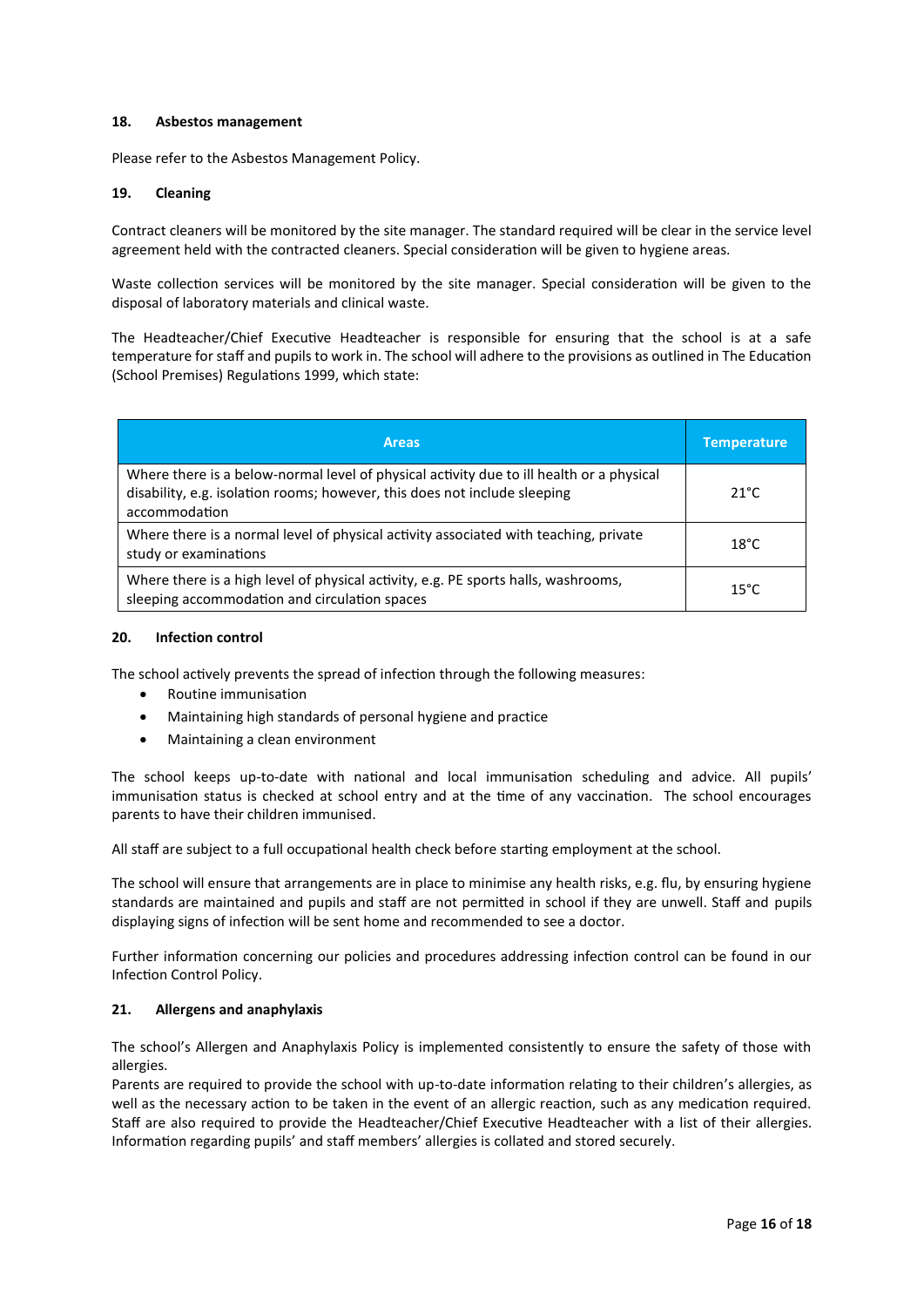Under The Human Medicines (Amendment) Regulations 2017, the school is able to purchase adrenaline autoinjector (AAI) devices without a prescription, for emergency use on pupils who are at risk of anaphylaxis, but whose device is not available or is not working. The school will purchase spare AAIs from a pharmaceutical supplier, such as the local pharmacy.

The Headteacher/Chief Executive Headteacher and catering team will ensure that all pre-packed foods for direct sale (PPDS) made on the school site meet the requirements of Natasha's Law, i.e. the product displays the name of the food and a full, up-to-date ingredients list with allergens emphasised, e.g. in bold, italics or a different colour. The catering team will also work with any external catering providers to ensure all requirements are met and that PPDS is labelled in line with Natasha's Law. Further information relating to how the school operates in line with Natasha's Law can be found in the Whole-School Food Policy.

Staff will receive appropriate training and support relevant to their level of responsibility, in order to assist pupils with managing their allergies.

Further information relating to the school's policies and procedures addressing allergens and anaphylaxis can be found in the Allergen and Anaphylaxis Policy.

# <span id="page-16-0"></span>**22. Medication**

The school's Supporting Pupils with Medical Conditions Policy will be read, understood and adhered to at all times. Staff will receive annual training in supporting pupils with medical conditions.

The school will obtain notification from parents regarding any medication that pupils are required to take. Only trained staff will administer medication. The school's Administering Medication Policy will be followed at all times. A record will be kept of any medication that pupils take – this will be checked prior to administering any non-prescription medication.

#### <span id="page-16-1"></span>**23. Smoking**

The school is a non-smoking premises and no smoking will be permitted on the grounds. The school's Smoke-Free Policy will be read and understood by all staff. All staff, pupils, visitors and contractors will be made aware of the policy.

#### <span id="page-16-2"></span>**24. Security and theft**

Policy and procedures to reduce security risks are addressed in the School Security Policy.

CCTV systems will be used to monitor events and identify incidents taking place. CCTV systems may be used as evidence when investigating reports of incidents. CCTV footage is personal data, so will be handled in accordance with the school's Data Protection Policy.

Money will be held in a safe and banked on a weekly basis to ensure large amounts are not held on site. Money will be counted in an appropriate location, such as the school office, and staff should not be placed at risk of robbery.

Staff and pupils are responsible for their personal belongings and the school accepts no responsibility for loss or damage. Thefts may be reported to the police and staff are expected to assist police with their investigation.

All staff are expected to take reasonable measures to ensure the security of school equipment being used. Missing or believed stolen equipment will be reported immediately to a senior staff member.

The school will install access control and security measures to ensure the safety of the school, e.g. security glazing on windows. The school will ban individuals from the premises if they pose a risk to any member of the school community. The school will consider any risks that are posed by their local context, e.g. recent arson attacks.